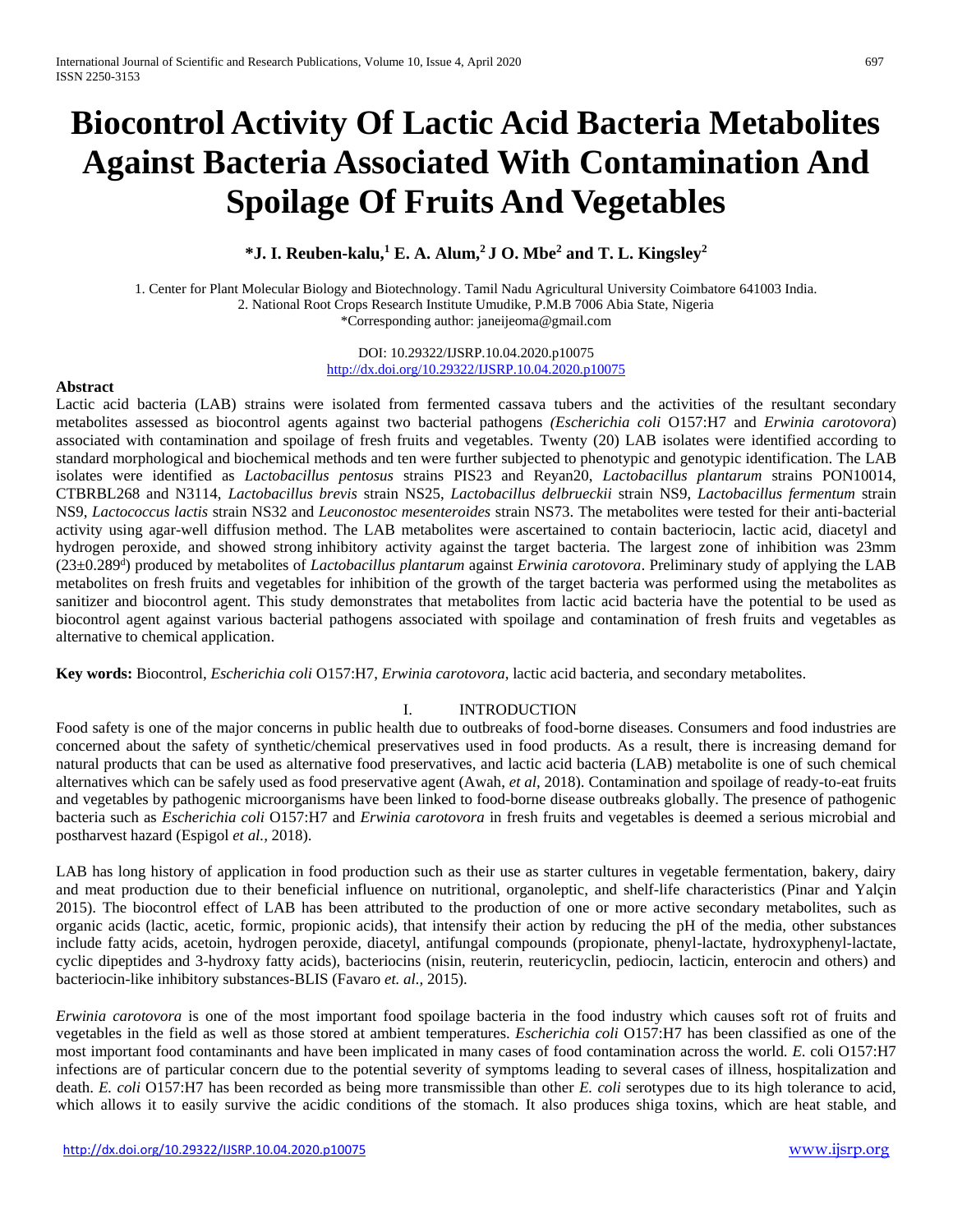therefore unaffected by conventional food pasteurization methods, thus may cause infection to humans even when they are present in foods in little dose (Rabya *et al.,* 2017).

Location of study:

# II. MATERIALS AND METHODS

The study was carried out at the International Institute of Tropical Agriculture (IITA) Ibadan Nigeria.

### **Collection of samples:**

Cassava samples, *Manihot esculenta* (White and yellow tubers) were obtained from the Cassava Programme of the International Institute of Tropical Agriculture, (IITA) Ibadan Nigeria. Suspected diseased samples of fruits and vegetables which include; Pineapples, Avocado pears, Tomatoes, and Cucumbers were randomly purchased from Oje fruits market in Ibadan, Nigeria. Samples were transported immediately to Germplasm Health Import Laboratory of IITA Ibadan for microbiological analysis.

Sample treatment and fermentation:

The cassava samples were peeled, washed and cut into small bits. 500 g of each of the samples was soaked in 750ml of water and allowed to ferment spontaneously for 120 hours.

#### Isolation, characterization and identification of lactic acid bacteria:

According to (N.C.C.L.S 2004) procedure, 10ml of steep water from the fermenting cassava samples was aseptically taken from each of the fermenting vessel for ten-fold serial dilution at 24hours, 48hours, 72hours, 96hours, and 120hours respectively, and were plated out in the MRS medium (deMann-Rogosa-Sharpe, Oxoid Ltd, Basingstoke, Hampshire, UK), and incubated at 37 °C for 48 hours using anaerocult gas pack system (Merck, damstadt, Germany). Initial characterization of the isolates included colony and cell morphology, gram staining, KOH reaction, and catalase reaction. Gram positive rods or cocci, KOH positive, catalase negative, oxidase negative and non-motile cells were presumptively identified as LAB. Other biochemical tests such as carbohydrate fermentation, indole and casein hydrolysis test were also carried out. Pure cultures of LAB isolates were stored on slants at  $4^{\circ}$ C for further analysis.

#### Genomic DNA extraction of the LAB isolates:

Procedure given by Ventura and Zink 2007 was followed, single LAB colonies grown on MRS media were transferred to 1.5 ml of MRS broth, and the cultures were grown on a shaker for 48 hours at 28 °C. The cultures were centrifuged at 10000 X g for 5 min. The resulting pellets were resuspended in 520µl of TE buffer (10 mM Tris-HCl, 1 mM EDTA, pH 8.0), while the supernatants were discarded. Fifteen microliters of 20 % SDS and 3 µl of Proteinase K (20 mg/ml) were added and the mixture was incubated for 1 hour at 37 °C. Then 100 µl of 5 M NaCl and 80 µl of a 10% CTAB solution in 0.7 M NaCl were added and mixed. The suspension was incubated for 10 min at  $65^{\circ}$ C and kept on ice for 15 min. An equal volume of chloroform: isoamyl alcohol (24:1) was added, followed by incubation on ice for 5 minutes and centrifugation at 7200 x g for 20min. The aqueous phase was transferred to a new tube, isopropanol (1: 0.6) was added and DNA was precipitated at -20  $^{\circ}$ C for 16 hours. The DNA of the LAB isolates were collected by centrifugation at 7200 x g for 10 minutes, washed with 500μl of 70% ethanol, air-dried at room temperature for approximately 3 hours and finally dissolved in 50μl of TE buffer.

## Polymerase chain reaction (PCR):

Twenty-five microliter (25µl) of each dATP, dCTP, dGTP and dTTP was mixed from a 100mM stock. The final concentration of each dNTP in this mixture was 25 mM. Then 0.508g of MgCl<sub>2</sub>.6H<sub>2</sub>0 was dissolved in100 ml of distilled water, sterilized by autoclaving and stored at -20 °C for further use (Awah *et al.*, 2018).

Primers used:

| 27F   | AGAGTTTGATCMTGGCTCAG |
|-------|----------------------|
| 1525r | AAGGAGGTGWTCCARCC    |

PCR Conditions: 1 cycle of 94 °C (2 min); 29 cycles of 94 °C (30s), 50 °C (1 min), 72 °C (1.5 min); 1 cycle of 72 °C (3 min); 4 °C. Separation of the LAB DNA was carried out in 1% agarose gel.

## Preparation secondary metabolite:

The LAB isolates were inoculated into conical flasks containing 100ml MRS broth covered with sterile cotton wool and aluminum foil and clipped unto a wrist action shaker (Burrell Scientific Pittsburgh, P.A. U.S.A) and gently shook for 48 hours at  $30^{\circ}$ C. The secondary metabolite was obtained by centrifuging the broth at 7,000 rpm/rcf for 10 minutes and the supernatant of each isolate was filtrated using sterile filter paper (0.45µm-pore-size filter, Millipore).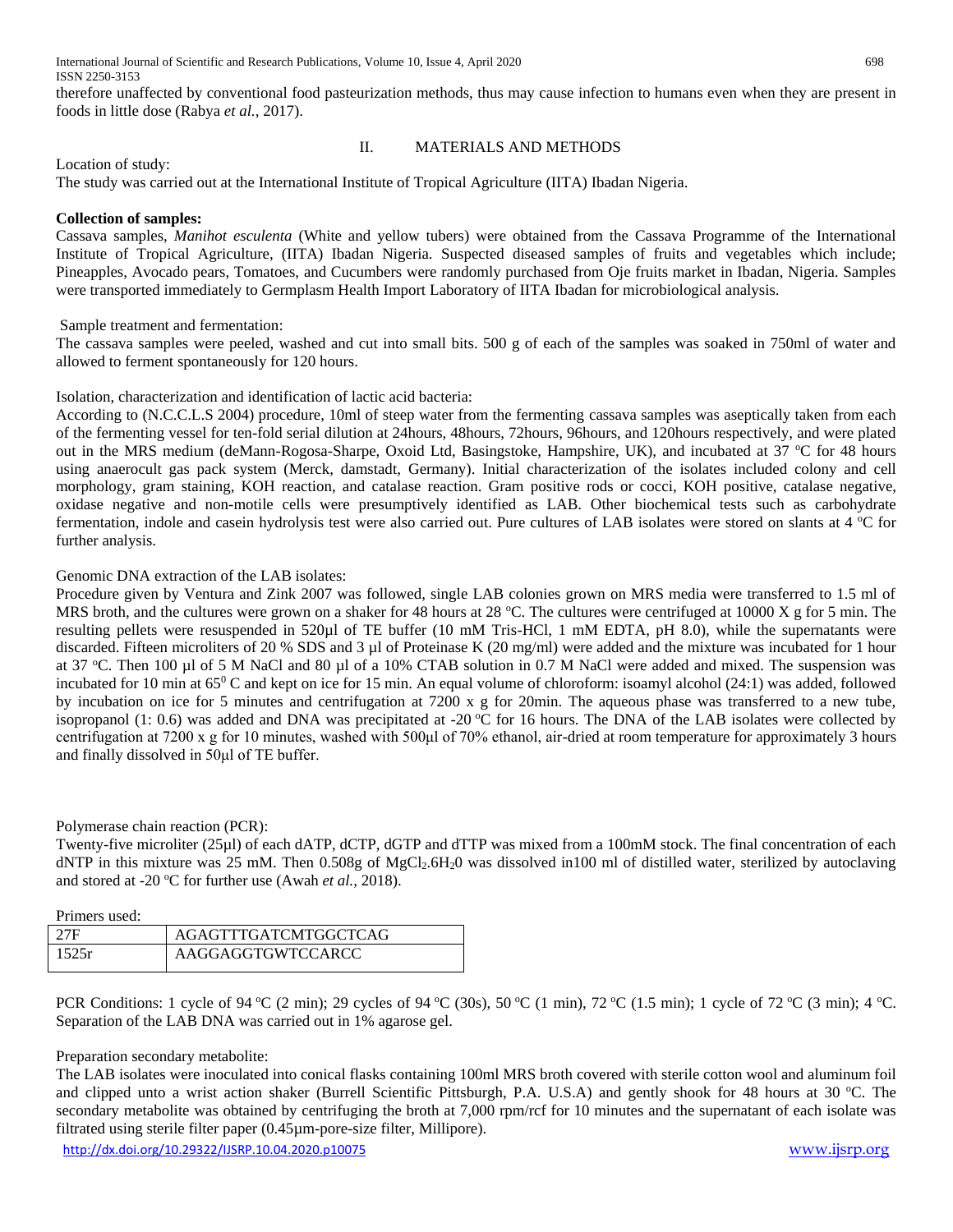International Journal of Scientific and Research Publications, Volume 10, Issue 4, April 2020 699 ISSN 2250-3153

## Bacterial pathogens:

The two bacterial pathogens (*Erwinia carotovora and E. coli* O157:H7) used for this research were obtained from the culture collection unit of the germplasm health import/export laboratory of IITA, Ibadan Nigeria.

Pathogenicity test:

Pathogenicity test was carried out to determine if the organisms responsible for contamination and spoilage were host specific to the fruits and vegetables used for this research. The procedure described by Agrios (2005) was followed.

#### Quantitative estimation of diacetyl:

Diacetyl production was determined by transferring 25ml of broth cultures of test organisms into 100ml flasks. Hydroxylamine solution (7.5 ml) of 1 molar was added to the flask and to a similar flask for residual titration. Both flasks were titrated with 0.1 M HCL to a greenish yellow end point using bromothymol blue as indicator. The equivalence factor of HCL to diacetyl is 21.52 mg. The concentration of diacetyl produced was calculated using the A.O.A.C. (2000) procedure.

AK- (B-S) (100E) W

Where  $AK = %$  of diacetyl  $B - S =$  volume of HCL used  $E =$  equivalence factor (21.52/mg)  $W =$  volume of broth  $100 =$  constant

Quantitative estimation of hydrogen peroxide:

Hydrogen peroxide production was determined by measuring 25ml of broth cultures of the test organisms into a 100ml flask and to this was added 25ml of freshly prepared 0.1M H<sub>2</sub>SO<sub>4</sub>. It was then titrated with 0.1M potassium permanganate (KMnO<sub>4</sub>). (Each milliliter of 0.1 N KMnO<sub>4</sub> is equivalent to 1.701 mg of  $H_2O_2$ ). A de-colorization of the sample showed the end point. The volume of H2O<sup>2</sup> produced was then calculated (A.O.A.C 2000).

 $H_2O_2$  produced = ml KMNO<sub>4</sub> x NKMNO<sub>4</sub> x M.E x 100 ml  $H_2SO_4 X$  volume of sample Where ML KMNO<sub>4</sub> = volume of KMNO<sub>4</sub>  $NKMNO<sub>4</sub> = Normality of KMNO<sub>4</sub>$ ml  $H_2SO_4 =$  Volume of  $H_2SO_4$  used  $M.E = Equivalence factor (1.701/mg)$ 

Quantitative estimation of lactic acid:

The quantity of lactic acid produced by antimicrobial producing LAB isolates was determined by transferring 25ml of broth cultures of test organisms into 100 ml flasks. This was titrated with 0.1M NaOH and 1 ml of phenolphthalein indicator (0.5 % in 5 % alcohol). The titratable acidity was calculated as lactic acid  $(\% w/v)$ . Each milliliter of 1 N NaOH is equivalent to 90.08 mg of lactic acid. The titratable acidity was then calculated as stated in A.O.A.C (2000).

% acidity =  $ml$  NaOH x MNaOH x M.E x100 Volume of sample used

Where; ml NaOH = volume of NaOH used M NaOH = molarity of NaOH  $M.E =$  equivalence factor (90.08/mg)

Production of crude bacteriocin from LAB isolates:

Lactic acid bacteria isolates were propagated in 1000 ml MRS broth (pH 7.0, glucose, 0.25% w/v, peptone, 0.5% w/v) for 48 hrs at 28  $\pm 2$  °C under microaerophilic conditions. For extraction of bacteriocin, a cell-free solution was obtained by centrifuging cultures which had been placed in the freezer for one hour at 4,000 rpm for 20 minutes. The culture was adjusted to pH 7.0 followed by filtration of the supernatant with whatman filter paper no1. The supernatant was dialysed for 24 hours at  $4 \degree$ C (Schillinger and Lucke, 2009).

#### Antibacterial assay:

Determination of inhibitory activity of LAB metabolites on target bacteria using the agar-well diffusion method: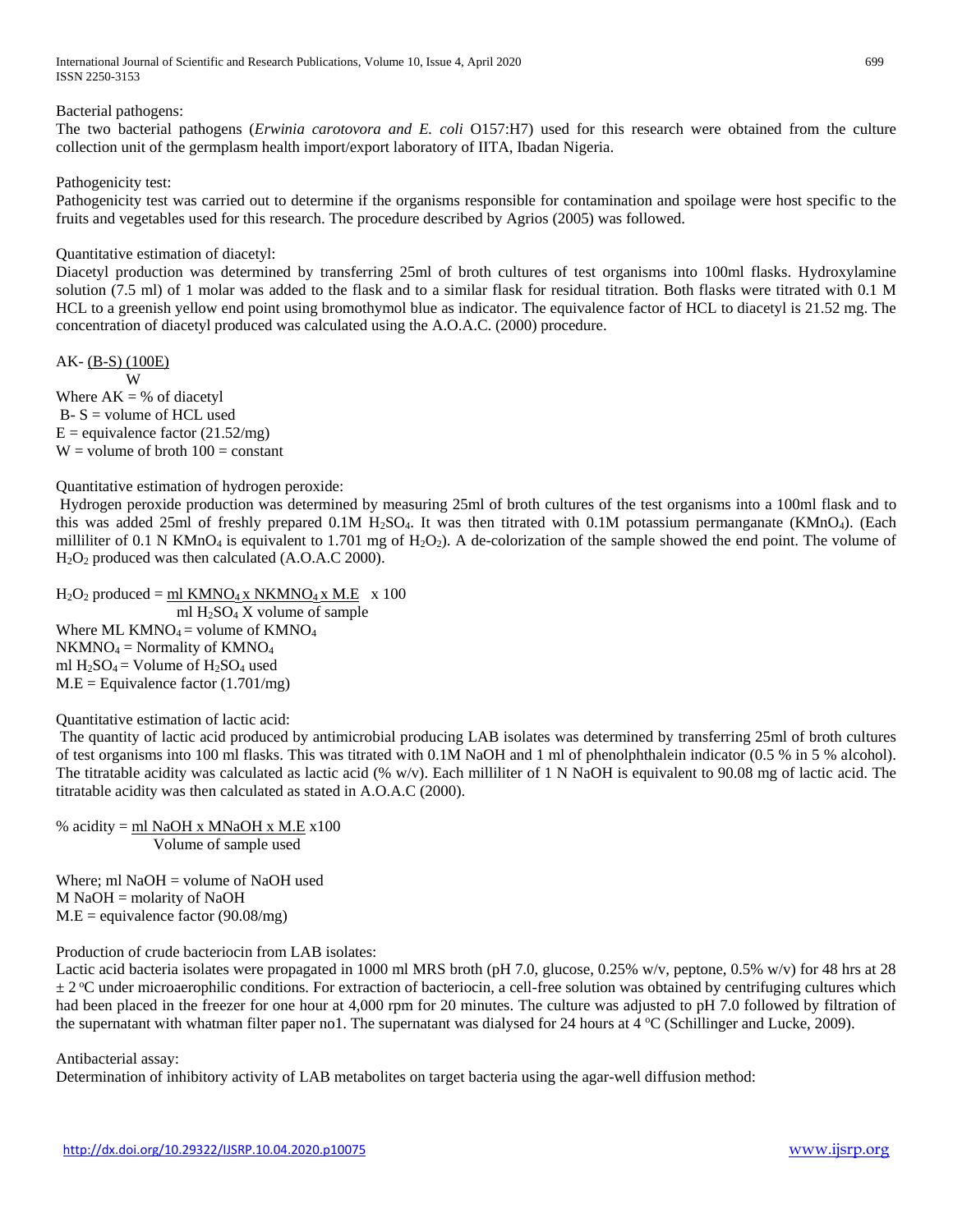Nutrient agar and EMB agar were prepared, autoclaved at 121 °C for 15 minutes, allowed to cool to 45 °C and poured into sterile petri dishes and allowed to solidify. Using a plastic spreader, the target bacteria: *E. coli* O157:H7 and *Erwinia carotovora* were spread over the surface of the plates, and two wells of 8mm per plate were made using cork borer, then 250µl, 500µl and 1000 µl of the metabolites respectively were added to each well in duplicates and the plates incubated at  $27 \degree C$  for 48 hours. For control, sterile distilled water was dispensed into the wells. The zones of inhibition were measured using a standard meter rule (Hamadan and Mikolaccik 2004).

Statistical analysis:

The data collected were analyzed using the SAS scientific comprehensive statistical package (SAS/STAT® Software Version 20.0, 2013).

#### III. RESULTS

A total number of twenty strains of lactic acid bacteria were isolated from fermented cassava samples in this study; ten strains were further characterized and identified. The species identification was authenticated by partial 16S rRNA gene sequencing. The LAB isolates were identified as *L. Pentosus* strains PIS23 and Reyan20, *L. Plantarum* strains PON10014, CTBRBL268 and N3114, *L. Brevis* strain NS25, *L. delbrueckii* strain NS9, *L. Fermentum* strain NS9, *L. lactis* strain NS32 and *L. Mesenteroides* strain NS73. The cultural, morphological and biochemical characterization of the isolates is shown in Table 1a. All the isolates were Gram positive rods and catalase positive. They all hydrolysed casein and were indole positive while motility test was negative. The LAB isolates showed high variability in growth patterns under different concentrations of NaCl. Fifty percent of the isolates tolerated growth in 4.4% and 4.5% NaCl while 60% of the isolates grew in 6.5% NaCl and 80% in 6.6% NaCl concentrations and only 20% of the isolates were able to grow at all the levels of NaCl concentrations. Most of the isolates preferred growth at higher concentrations (6.5 - 6.6%) of NaCl at varying pH of 3.9, 4.0, 4.4, 4.6, 5.5, and 6.2 while none tolerated the pH of 9.6 as their growth was inhibited at this level. The carbohydrate fermentation test is recorded in Table 1b which showed that all the LAB isolates used in this study fermented glucose, lactose, fructose, maltose, salicin and xylose. For growth at different temperatures, most of the isolates tolerated temperatures of 15 °C, 25 °C, 37 °C and 45 °C as the best growth was recorded at 37 °C while none tolerated the temperatures of 4 °C, 10 °C and 60 °C respectively as also recorded in our previous study (Awah *et al*., 2018).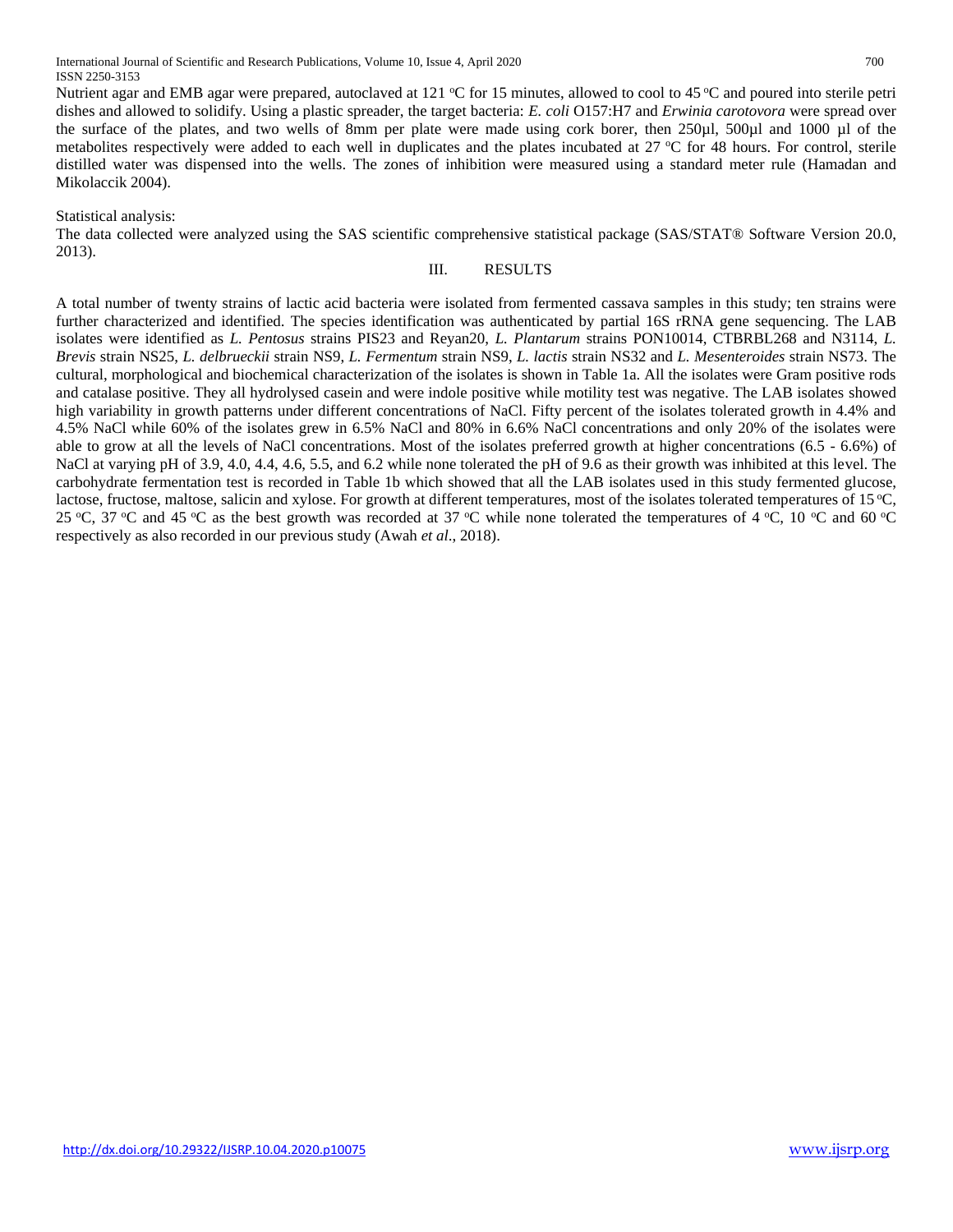| LAB | Source | Gram     | Shape | Catalase | Casein     | Indole | Motility | 4.4%        | 4.5% | 6.5%        | 6.6%        | Probable identity |
|-----|--------|----------|-------|----------|------------|--------|----------|-------------|------|-------------|-------------|-------------------|
| I.D |        | reaction |       | Test     | hydrolysis | Test   | Test     | <b>NaCl</b> | NaCl | <b>NaCl</b> | <b>NaCl</b> |                   |
|     | WС     |          | R     |          |            |        |          |             |      |             | -           | L. pentosus       |
|     | WС     |          | R     |          |            |        |          |             |      |             |             | L. lactis         |
|     | YС     |          | R     |          |            |        |          |             |      |             |             | L. fermentum      |
|     | YС     |          | R     |          |            |        |          |             |      |             |             | L. plantarum      |
|     | YC     |          | R     |          |            |        |          |             |      |             |             | L. lactis         |
| 6   | WC     |          | R     |          |            |        |          |             |      |             |             | L. delbrueckii    |
|     | WC     | $^+$     | R     |          |            |        |          |             |      |             |             | L.brevis          |
| 8   | YС     |          | R     |          |            |        |          |             |      |             |             | L. plantarum      |
| 9   | YС     |          | R     |          |            |        |          |             |      |             |             | L. pentosus       |
| 10  | YС     |          |       |          |            |        |          |             |      |             |             | L. mesenteroides  |

**Table 1a:** Identification of the lactic acid bacterial strains isolated from the cassava samples

Key: WC= White cassava, YC= Yellow cassava, NaCl= Sodium chloride, + = Positive, **-** = Negative, Shape →R= Rod.

| <b>Table 1b:</b> Identification of the lactic acid bacterial strains isolated from the cassava samples |  |
|--------------------------------------------------------------------------------------------------------|--|
|--------------------------------------------------------------------------------------------------------|--|

| LA<br>B | Sourc<br>e | Carbohydrate fermentation |     |     |         |     |                        |    | Growth at different temperatures<br>$({}^{\circ}C)$ |     |    |   |    |    | Growth at different pH |    |    |    |                                   |    |                      | Probable<br>identity |         |     |                |                          |                |
|---------|------------|---------------------------|-----|-----|---------|-----|------------------------|----|-----------------------------------------------------|-----|----|---|----|----|------------------------|----|----|----|-----------------------------------|----|----------------------|----------------------|---------|-----|----------------|--------------------------|----------------|
| I.D     |            | gl<br>u                   | fru | Suc | ma<br>n | mal | <b>SO</b><br>$\bullet$ | ga | lac                                                 | sal | XV | 4 | 10 | 15 | 25                     | 37 | 45 | 60 | $\bigcap$<br>$\mathfrak{I}.$<br>9 | 4. | 4.<br>$\overline{4}$ | 4.<br>6              | 5.<br>5 | 6.2 | $\overline{ }$ | 9.<br>6                  |                |
|         | WC         |                           |     |     |         |     |                        |    |                                                     |     |    |   |    |    |                        |    |    |    |                                   |    |                      |                      |         |     |                |                          | L. pentosus    |
| 2       | WC         |                           |     |     |         |     |                        |    |                                                     |     |    |   |    |    |                        |    |    |    |                                   |    |                      |                      |         |     |                |                          | L. lactis      |
| 3       | YC         |                           |     |     |         |     |                        |    |                                                     |     |    |   |    |    |                        |    |    |    |                                   |    |                      |                      |         |     |                |                          | L. fermentum   |
| 4       | YC         |                           |     |     |         |     |                        |    |                                                     |     |    |   |    |    |                        |    |    |    |                                   |    |                      |                      |         |     |                | -                        | L. plantarum   |
| 5       | YC         |                           |     |     |         |     |                        |    |                                                     |     |    |   |    |    |                        |    |    |    |                                   |    |                      |                      |         |     |                |                          | L. lactis      |
| 6       | <b>WC</b>  |                           |     |     |         |     |                        |    |                                                     |     |    |   |    |    |                        |    |    |    |                                   |    |                      |                      |         |     |                | $\overline{\phantom{0}}$ | L. delbrueckii |
|         | <b>WC</b>  |                           |     |     |         |     |                        |    |                                                     |     |    |   |    |    |                        |    |    |    |                                   |    |                      |                      |         |     |                |                          | L.brevis       |
| 8       | YC         |                           |     |     |         |     |                        |    |                                                     |     |    |   |    |    |                        |    |    |    |                                   |    |                      |                      |         |     |                |                          | L. plantarum   |
| 9       | YC         |                           |     |     |         |     |                        |    |                                                     |     |    |   |    |    |                        |    |    |    |                                   |    |                      |                      |         |     |                |                          | L. pentosus    |
| 10      | YC         |                           |     |     |         |     |                        |    |                                                     |     |    |   |    |    |                        |    |    |    |                                   |    |                      |                      |         |     |                |                          |                |
|         |            |                           |     |     |         |     |                        |    |                                                     |     |    |   |    |    |                        |    |    |    |                                   |    |                      |                      |         |     |                |                          | mesenteroides  |

Sugars: glu=glucose, fru=fructose, suc=sucrose, man=mannitol, sor=sorbitol, gal=galactose, lac=lactose, sal=salicin, xyl=xylose,

 $+$  = Positive,  $-$  = Negative.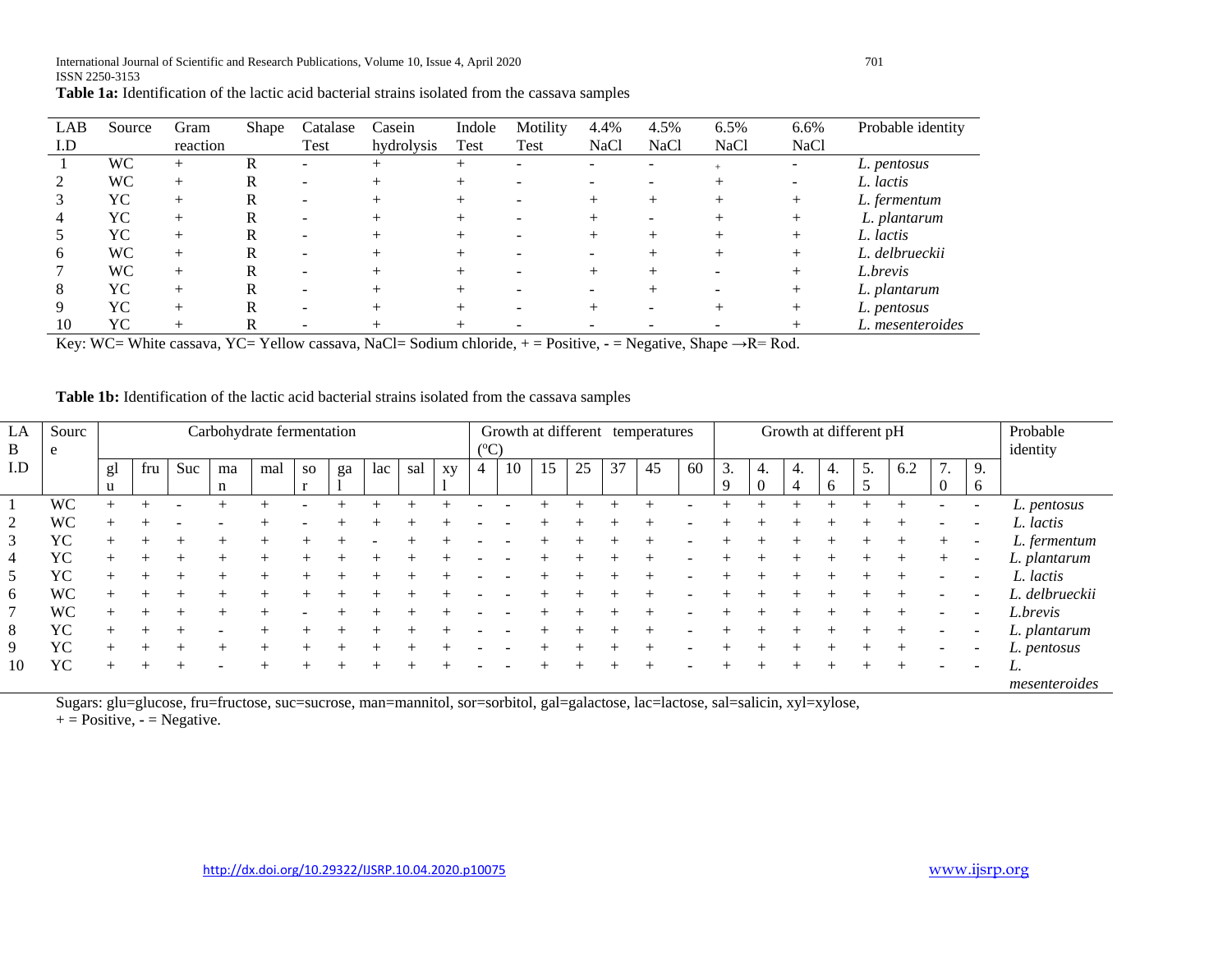International Journal of Scientific and Research Publications, Volume 10, Issue 4, April 2020 702 ISSN 2250-3153

Probable identity of the LAB isolates based on the overall biochemical reaction and carbohydrate fermentation tests showed the presence of *Lactobacillus pentosus, L. lactis, L. fermentum, L. plantarum, L. delbrueckii, L. brevis* and *L. mesenteroides.* Six suspected isolates showed very clear bands (lanes 3, 6-10) in the gel electrophoresis of the DNA samples using 1500 base pairs ladder as indicated in figure 1.The band in lane 2 was slightly clear while those in lanes 1, 4 and 5 had faint bands. All the bands were above 1000 base pairs hence their selection for further identification. For genotypic identification, the 16S rRNA gene sequences of all the selected isolates were matched with the GenBank Database of NCBI via BLAST and identified as *L. pentosus* strains PIS23 and Reyan20, *L. Plantarum* strains PON10014, CTBRBL268 and N3114, *L. Brevis* strain NS25, *L. delbrueckii* strain NS9, *L. fermentum*  strain NS9, *L. lactis* strain NS32 and *L. mesenteroides* strain NS73 as also confirmed from our previous studies (Awah *et al*., 2018).

The diacetyl, hydrogen peroxide and lactic acid concentration of the LAB metabolites are shown in figure 2. *L. plantarum* recorded the highest diacetyl concentration at 3.80 g/L, while *L. brevis* had the lowest at 2.13g/L. *L. plantarum* also recorded the highest hydrogen peroxide and lactic acid concentration at 0.009 g/L and 2.97 g/L respectively, while *L. delbrueckii* recorded the lowest hydrogen peroxide concentration and lactic acid concentration at 0.005 g/L and 2.10 g/L respectively. All the isolates were able to produce crude bacteriocin at different levels (figure: 3). *L. lactis* strain NS32 produced the highest amount of crude bacteriocin at 21.45(IU/ml), while *L.brevis* strain NS25 produced the lowest amount at 15.21(IU/ml).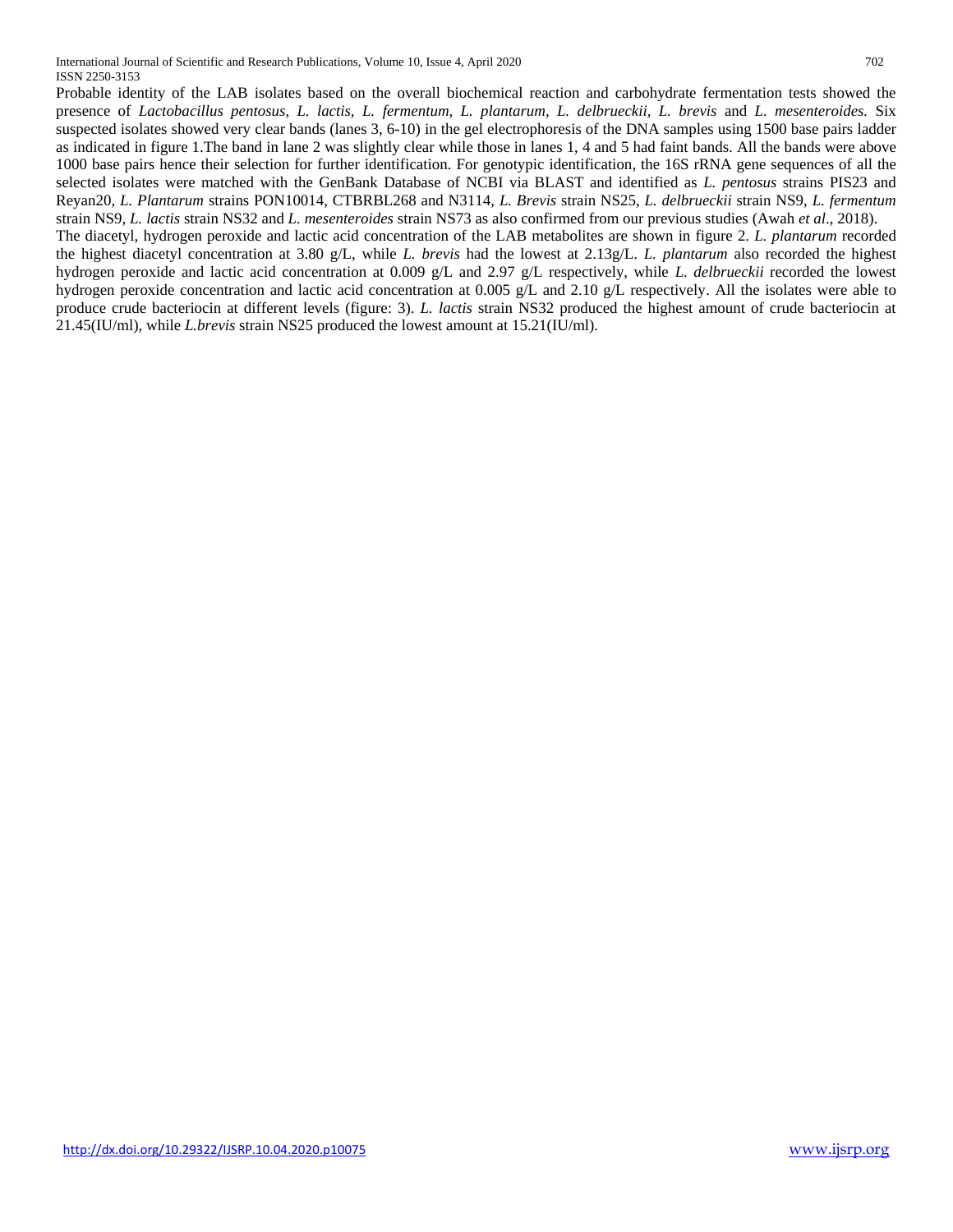

**Fig: 1.** Gel electrophoresis of the lactic acid bacteria DNA extracts

- 1. *Lactococcus lactis*
- *2. Lactobacillus fermentum*
- 3. *Lactobacillus Plantarum*
- 4. *Lactobacillus brevis*
- 5. *Lactobacillus pentosus*
- 6. *LactobacillusPlantarum*
- 7. *LactobacillusPlantarum*
- 8. *Lactococcus lactis*
- 9. *Lactobacillus delbrueckii*
- 10. *Leuconostoc mesenteroides*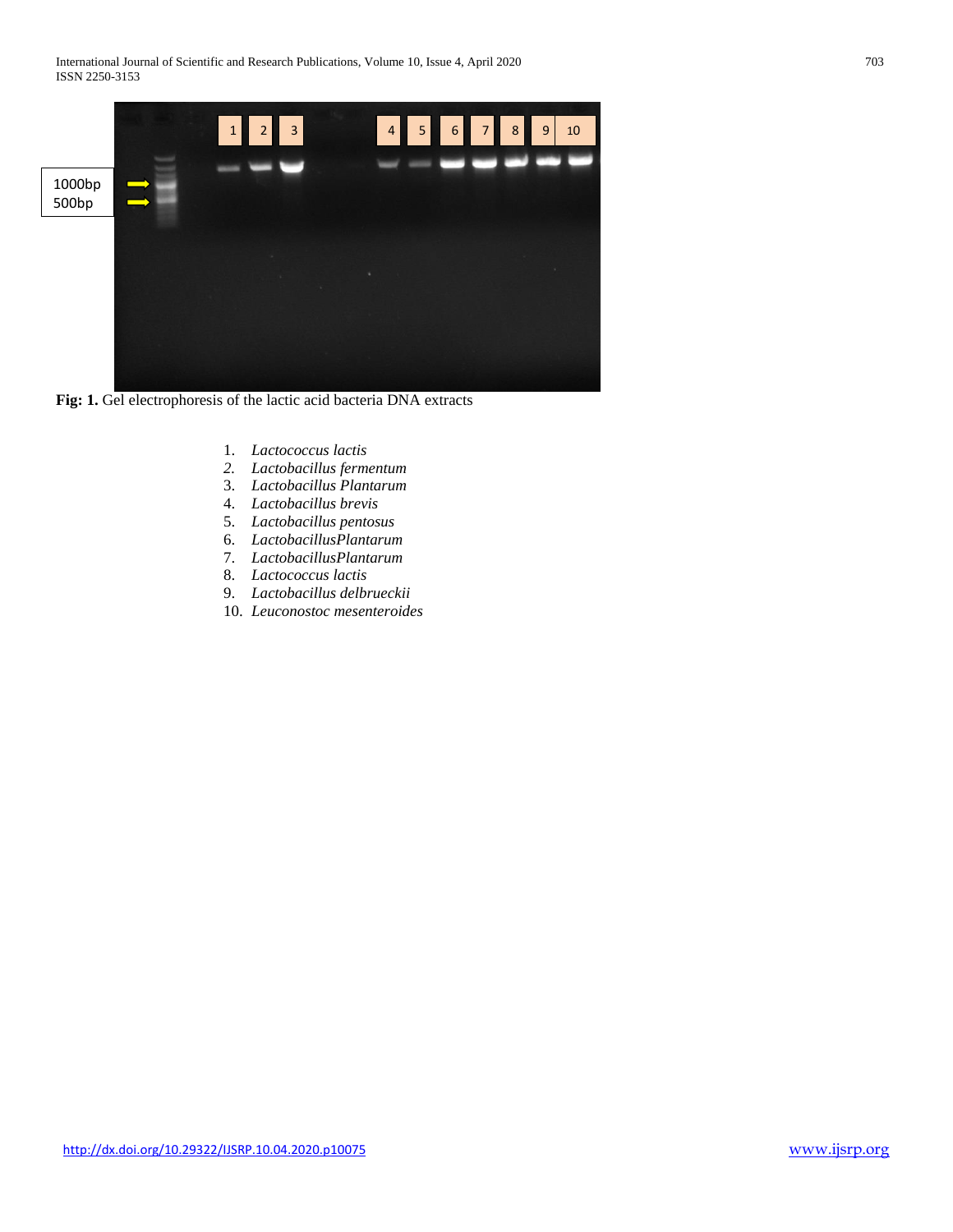International Journal of Scientific and Research Publications, Volume 10, Issue 4, April 2020 704 ISSN 2250-3153



**Fig.2.** Determination and

quantification of diacetyl, hydrogen peroxide and lactic acid concentration in the LAB metabolites.

| Sample I.D | Source    | LAB species                        |
|------------|-----------|------------------------------------|
| Met. 1     | <b>WC</b> | L. pentosus strain PIS23           |
| Met. $2$   | <b>WC</b> | <i>L. lactis</i> strain NS32       |
| Met. $3$   | YC        | L. fermentum strain NS9            |
| Met. 4     | YC        | L. plantarum strain N3114          |
| Met. $5$   | YC        | <i>L. lactis</i> strain NS32       |
| Met. 6     | <b>WC</b> | L. delbrueckii strain LB2          |
| Met. 7     | WC        | <i>L.brevis</i> strain NS25        |
| Met. 8     | YC        | L. plantarum strain PON10014       |
| Met. $9$   | YC        | <i>L. pentosus</i> strain Reyan 20 |
| Met. 10    | YС        | L. mesenteroides strain NS73       |

**Met. 1-10** = LAB metabolites, YC= Yellow Cassava, WC= White Cassava.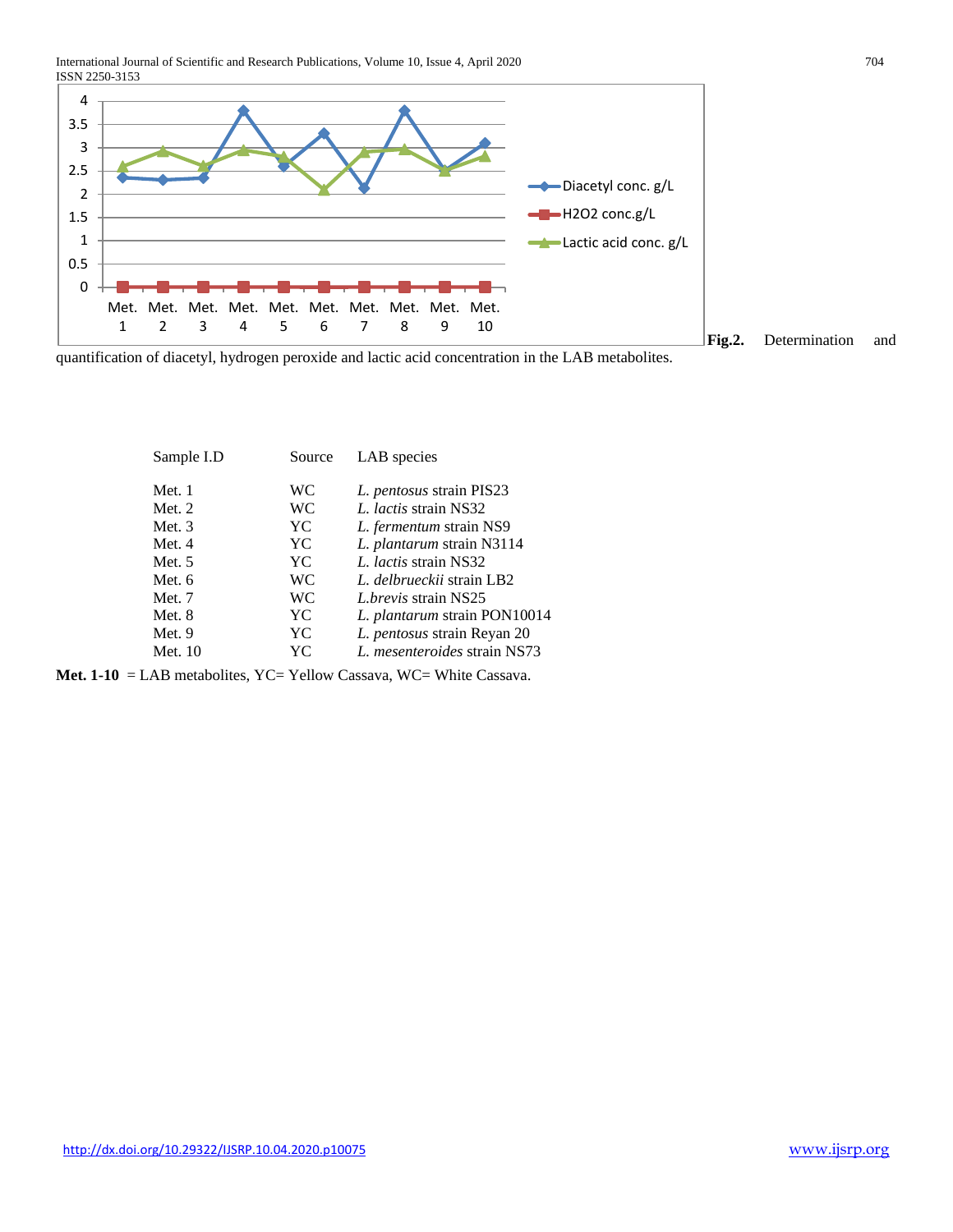

**Fig. 3:** Quantitative estimation of the amount of crude bacteriocin produced by the LAB isolates.

Table 2 shows the effect of the ten LAB metabolites on the growth and survival of *E. coli* O157:H7. Varying degrees of inhibition was recorded for all concentrations of the metabolites at 24 and 48 hours respectively, while the controls had no zone of inhibition all through the 48 hours of incubation. The recorded zone of inhibition was between 2 mm  $-$  3 mm (2 $\pm$ 0.289<sup>a</sup>  $-$  3 $\pm$ 0.289<sup>b</sup>) at 250 $\mu$ l concentration of the LAB metabolites, 4 mm - 8 mm  $(4\pm 0.289^a - 8\pm 0.289^d)$  at 500µl concentration and 16 mm - 22 mm  $(16\pm 0.289^a - 8\pm 0.289^a)$  $22\pm0.289$ <sup>f</sup>) at 1000µl concentration. The statistical analysis shows that the inhibitions vary significantly at different levels: \*\*\* = significant at  $P = 0.01$ , \*\* = significant at  $P = 0.05$  and ns = not significant.

Table 3 shows the effect of the ten LAB metabolites on the growth and survival of *E. carotovora*. Varying degrees of inhibition was also recorded for all concentrations of the metabolites at 24 and 48 hours respectively, while the controls had no zone of inhibition all through the 48 hours of incubation. The recorded zone of inhibition was between 2 mm - 5 mm  $(2\pm 0.289^a - 5\pm 0.289^d)$  at 250 $\mu$ l concentration of the LAB metabolites, 9 mm - 12 mm  $(9\pm 0.289^a - 12\pm 0.289^d)$  at 500µl concentration and 16 mm - 23 mm  $(16\pm 0.289^a - 12\pm 0.289^a)$  $23\pm0.289$ <sup>d</sup>) at 1000µl concentration. The statistical analysis shows that the inhibitions vary significantly at different levels: \*\*\* = significant at  $P = 0.01$ , \*\* = significant at  $P = 0.05$  and ns = not significant.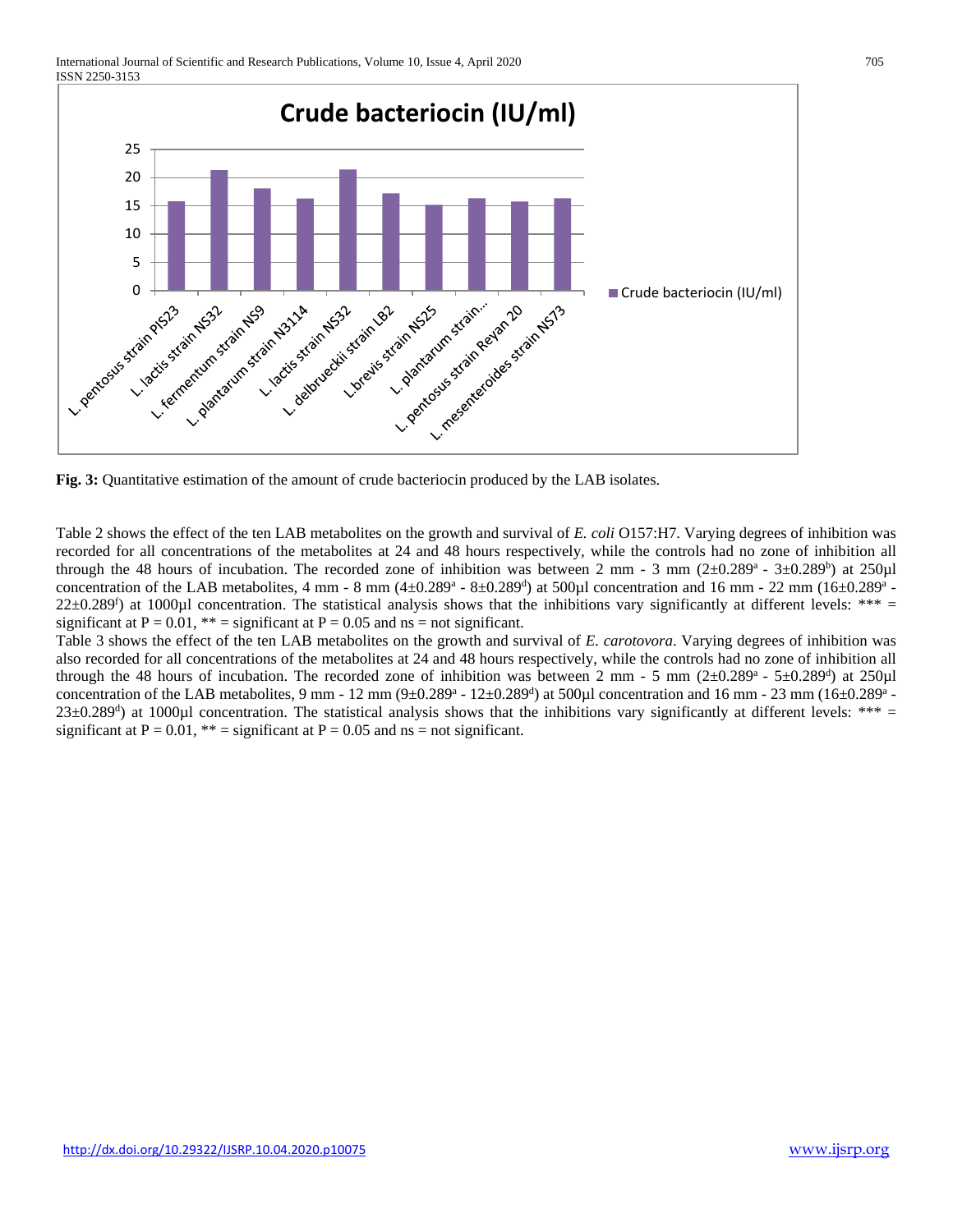|       | Lactic acid bacteria metabolites |                                              |                                              |                                     |                                              |                                                           |                                                    |                                         |                                              |                                              |                                                           |                                         |
|-------|----------------------------------|----------------------------------------------|----------------------------------------------|-------------------------------------|----------------------------------------------|-----------------------------------------------------------|----------------------------------------------------|-----------------------------------------|----------------------------------------------|----------------------------------------------|-----------------------------------------------------------|-----------------------------------------|
| Hours | (Microliter)<br>Dilutions        |                                              | $\overline{2}$                               | 3                                   | 4                                            |                                                           | 6                                                  | 7                                       | 8                                            | 9                                            | 10                                                        | <b>Statistic</b><br>ANOVA<br>F-Statisti |
| 24    | $250 \mu l$                      | $2 \pm 0.289^{\rm a}$                        | $3 \pm 0.289^b$                              | $2 \pm 0.289^{\rm a}$               | $2 \pm 0.289^{\rm a}$                        | $2.5 \pm 0.289$                                           | $2 \pm 0.289^{\rm a}$                              | $2 \pm 0.289^{\rm a}$                   | $2 \pm 0.289^{\rm a}$                        | $2 \pm 0.289^a$                              | $2 \pm 0.289^{\rm a}$                                     | $1.517^{ns}$                            |
|       | $500 \mu l$<br>$1000 \mu l$      | $4 \pm 0.289^{\rm a}$<br>$16 \pm 0.289$      | $5 \pm 0.289^b$<br>$16 \pm 0.289$            | $5 \pm 0.289^b$<br>$16 \pm 0.289$   | $6 \pm 0.289$ <sup>c</sup><br>$16 \pm 0.289$ | $7 \pm 0.289$ <sup>d</sup><br>$19 \pm 0.289$ <sup>c</sup> | $8 \pm 0.289$ <sup>c</sup><br>$18 \pm 0.289^b$     | $5 \pm 0.289^b$<br>$19 \pm 0.289$       | $6 \pm 0.289$ <sup>c</sup><br>$21 \pm 0.289$ | $4 \pm 0.289$ <sup>a</sup><br>$20 \pm 0.289$ | $4 \pm 0.289^{\text{a}}$<br>$20 \pm 0.289$ <sup>d</sup>   | $12.80***$<br>45.380***                 |
| 48    | Control<br>$250 \mu l$           | $\Omega$<br>$3 \pm 0.289^b$                  | $\Omega$<br>$3 \pm 0.289^b$                  | $2 \pm 0.289^a$                     | $\Omega$<br>$2 \pm 0.289^{\rm a}$            | $\Omega$<br>$3 \pm 0.289^b$                               | $\Omega$<br>$2 \pm 0.289^{\rm a}$                  | $\Omega$<br>$2 \pm 0.289^{\rm a}$       | $\Omega$<br>$2 \pm 0.289^a$                  | $\Omega$<br>$2 \pm 0.289^{\text{a}}$         | $\Omega$<br>$2.5 \pm 0.289$ <sup>a</sup>                  | .000 <sup>ns</sup><br>2.997**           |
|       | $500 \mu l$<br>$1000 \mu l$      | $5 \pm 0.289$ <sup>a</sup><br>$16 \pm 0.289$ | $5 \pm 0.289$ <sup>a</sup><br>$17 \pm 0.289$ | $5 \pm 0.289^{\rm a}$<br>$17+0.289$ | $7 \pm 0.289$ <sup>c</sup><br>$16 \pm 0.289$ | $8 \pm 0.289$ <sup>d</sup><br>$20 \pm 0.289$ <sup>d</sup> | $6\pm0.289^{\rm b}$<br>$19 \pm 0.289$ <sup>c</sup> | $5 \pm 0.289^{\rm a}$<br>$19 \pm 0.289$ | $7 \pm 0.289$ <sup>c</sup><br>$22 \pm 0.289$ | $5 \pm 0.289$ <sup>a</sup><br>$21 \pm 0.289$ | $5 \pm 0.289$ <sup>a</sup><br>$21 \pm 0.289$ <sup>e</sup> | 15.467***<br>58.133***                  |
|       | Control                          | 0                                            | 0                                            | $\theta$                            | $\Omega$                                     | $\theta$                                                  | $\theta$                                           | $\theta$                                | $\theta$                                     | $\Omega$                                     | $\theta$                                                  | .000 <sup>ns</sup>                      |

**Table 2:** Effect of LAB metabolites (250µl, 500µl and 1000µl respectively) on the growth of *E. coli* O157:H7 on EMB agar incubated at 27 <sup>o</sup>C for 48 hours.

 $1-10$  = Ten LAB metabolites.

Results are means± standard error of means of three replicates. Values in each row followed by different superscripts within same row are significantly different. \*\*\* = significant at  $P = 0.01$  and \*\* = significant at  $P = 0.05$ , ns = not significant.

Table 3: Effect of LAB metabolites (250µl, 500µl and 1000µl respectively) on the growth of *E. carotovora* on nutrient agar incubated at 27 °C for 48 hours.

|    | LACTIC ACID BACTERIA METABOLITES            |                             |                          |                             |                             |                             |                             |                             |                             |                             |                             |                                               |  |  |
|----|---------------------------------------------|-----------------------------|--------------------------|-----------------------------|-----------------------------|-----------------------------|-----------------------------|-----------------------------|-----------------------------|-----------------------------|-----------------------------|-----------------------------------------------|--|--|
|    | roliter)<br>ons<br>Ě<br>ä<br>$\mathbb{R}^2$ |                             | ◠                        |                             |                             |                             |                             |                             |                             |                             | 10                          | Statisti<br>$\mathcal{L}$<br>NON<br>$\vec{F}$ |  |  |
| 24 | $250 \mu l$                                 | $2 \pm 0.289^{\text{a}}$    | $2 \pm 0.289^{\text{a}}$ | $3+0.289^b$                 | $3+0.289^b$                 | $4 \pm 0.289$ <sup>c</sup>  | $2+0.289$ <sup>a</sup>      | $2\pm 0.289^{\rm a}$        | $5+0.289$ <sup>d</sup>      | $4\pm 0.289c$               | $5 \pm 0.289$ <sup>d</sup>  | 18.133***                                     |  |  |
|    | 500 <sub>µ</sub>                            | $10\pm0.289^{\rm b}$        | $10\pm0.289^{\rm b}$     | $11 \pm 0.289$ <sup>c</sup> | $10\pm0.289^{\rm b}$        | $11 \pm 0.289$ <sup>c</sup> | $9+0.289^a$                 | $9 \pm 0.289$ <sup>a</sup>  | $12 \pm 0.289$ <sup>d</sup> | $11\pm0.289c$               | $10\pm0.289^{\rm b}$        | 10.800***                                     |  |  |
|    | 1000 <sub>µ</sub>                           | $17 \pm 0.289^{\rm b}$      | $16+0.289$ <sup>a</sup>  | $20 \pm 0.289$ <sup>d</sup> | $20+0.289d$                 | $23 \pm 0.289$ <sup>f</sup> | $20 \pm 0.289$ <sup>d</sup> | $20+0.289d$                 | $23 \pm 0.289$ <sup>f</sup> | $22+0.289e$                 | $18 \pm 0.289$ <sup>c</sup> | 67.867***                                     |  |  |
|    | Control                                     | $\Omega$                    | $\Omega$                 | 0                           |                             |                             |                             |                             |                             |                             | $\Omega$                    | .000 <sub>ns</sub>                            |  |  |
| 48 | $250 \mu l$                                 | $2 \pm 0.289^{\rm a}$       | $2 \pm 0.289^{\rm a}$    | $3 \pm 0.289^b$             | $3\pm0.289^{\rm b}$         | $5 \pm 0.289$ <sup>d</sup>  | $2 \pm 0.289^{\rm a}$       | $3\pm0.289^{\rm b}$         | $5 \pm 0.289$ <sup>d</sup>  | $4 \pm 0.289$ <sup>c</sup>  | $5 \pm 0.289$ <sup>d</sup>  | $19.200***$                                   |  |  |
|    | 500 <sub>µ</sub>                            | $11 \pm 0.289$ <sup>c</sup> | $10\pm0.289^{\rm b}$     | $11 \pm 0.289$ <sup>c</sup> | $10+0.289b$                 | $11 \pm 0.289$ <sup>c</sup> | $10\pm0.289^{\rm b}$        | $9+0.289$ <sup>a</sup>      | $12 \pm 0.289$ <sup>d</sup> | $12 \pm 0.289$ <sup>d</sup> | $10+0.289b$                 | $11.200***$                                   |  |  |
|    | 1000 <sub>µ</sub>                           | $17 \pm 0.289$ <sup>a</sup> | $17+0.289$ <sup>a</sup>  | $21 \pm 0.289$ <sup>c</sup> | $21 \pm 0.289$ <sup>c</sup> | $23 \pm 0.289$ <sup>d</sup> | $20 \pm 0.289^b$            | $21 \pm 0.289$ <sup>c</sup> | $23 \pm 0.289$ <sup>d</sup> | $23 \pm 0.289$ <sup>d</sup> | $20 \pm 0.289^b$            | $59.200***$                                   |  |  |
|    | Control                                     | $\theta$                    | $\theta$                 |                             |                             |                             |                             |                             |                             |                             | $\theta$                    | .000 <sup>ns</sup>                            |  |  |

 $1-10$  = Ten LAB metabolites.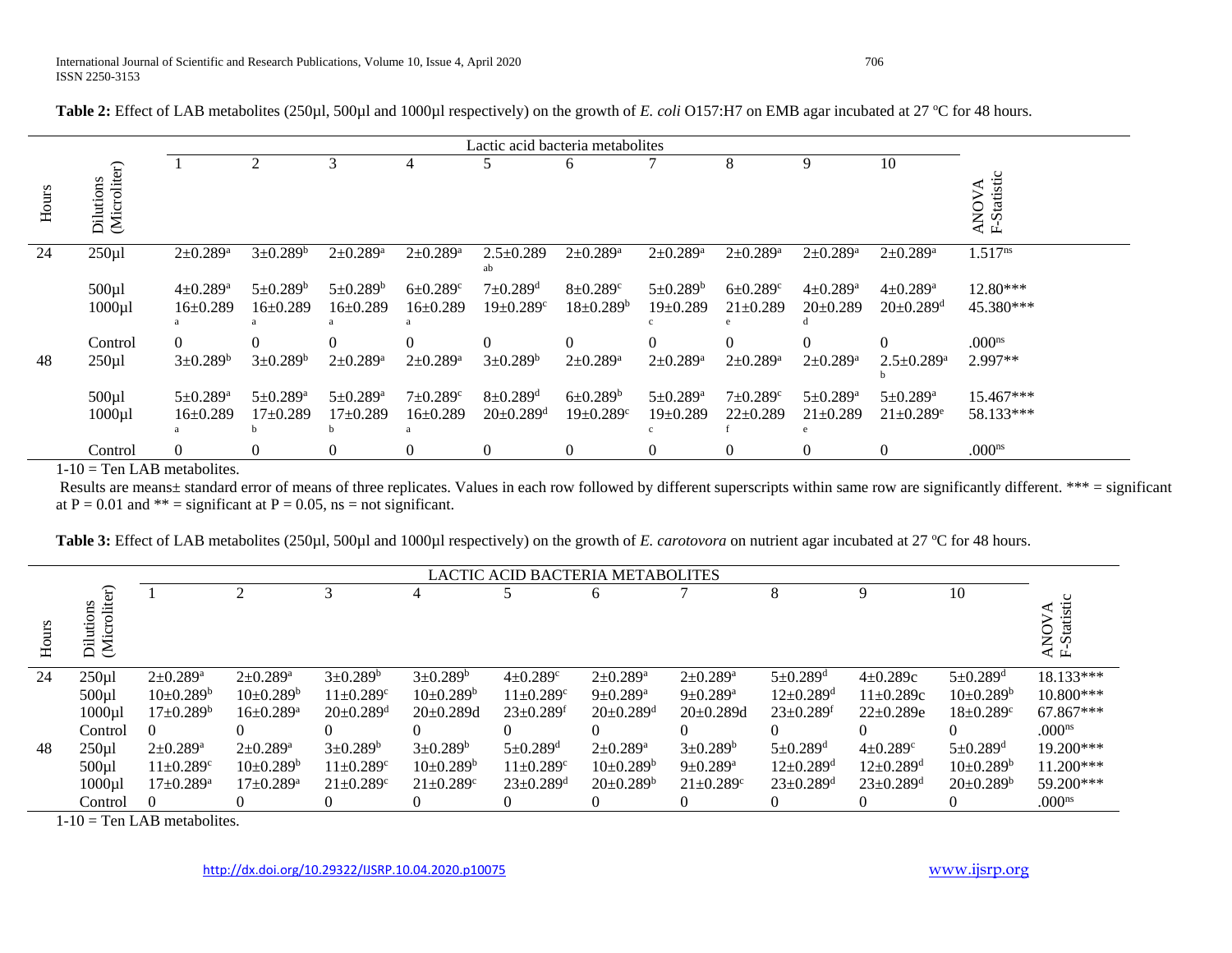Results are means± standard error of means of three replicates. Values in each row followed by different superscript within same row are significantly different. \*\*\* = significant at  $P = 0.01$ . ns = not significant.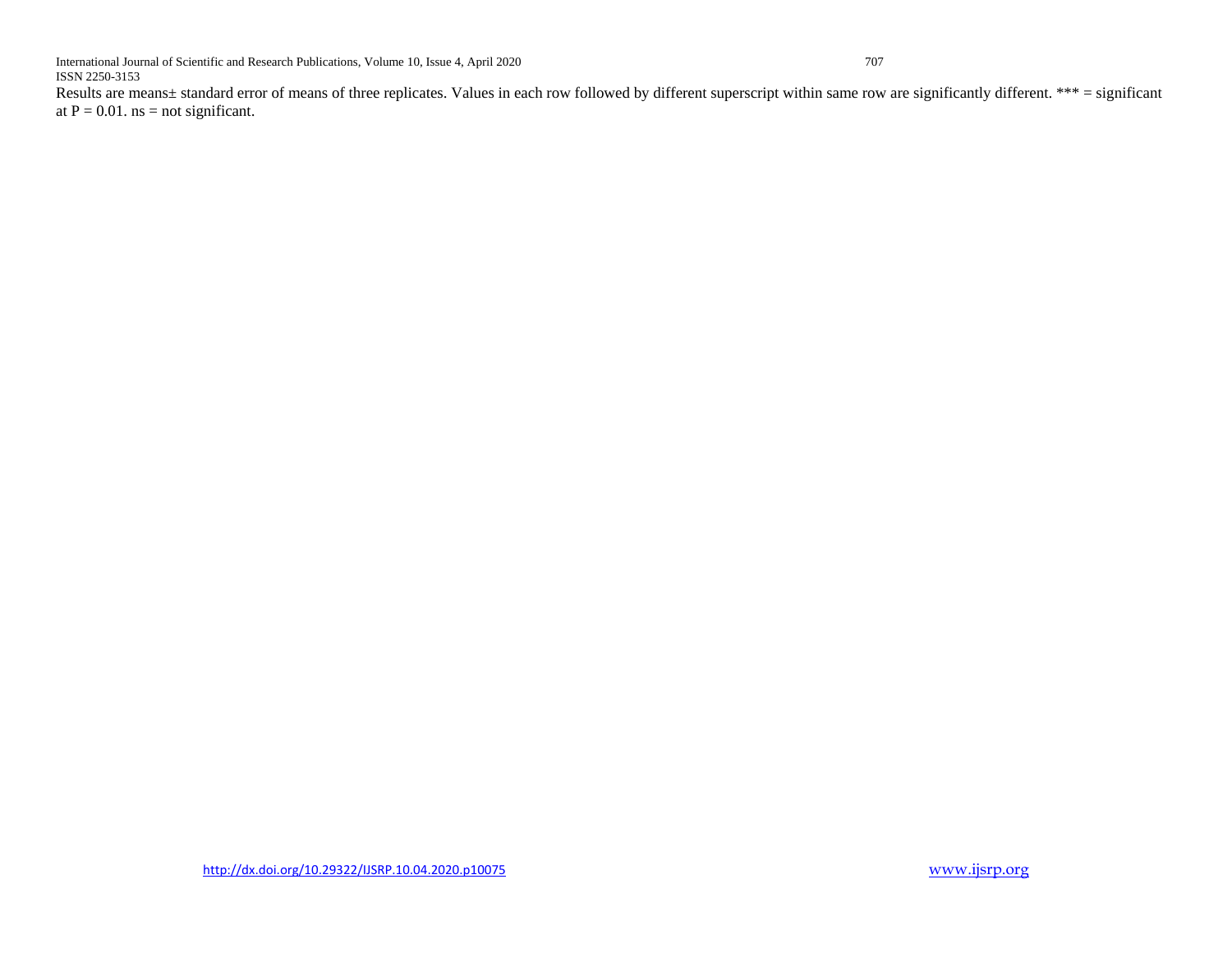Figures 4 and 5 show the inhibitory activities of the LAB metabolites against the growth of *Erwinia carotovora* via the agar-well diffusion test on nutrient agar incubated at 27 °C for 48 hours and *E.coli* O157:H7 on EMB agar incubated at 27 °C for 48 hours with their respective controls.



**Fig. 4a:** Zones of inhibition of LAB metabolites against *E. carotovora* on nutrient agar incubated at 27 °C for 48 hours. **Fig. 4b:** (Control).



**Fig. 5a:** Zones of inhibition of LAB metabolites against *E.coli* O157:H7 on EMB agar incubated at 27 °C for 48 hours. **Fig. 5b:** (Control).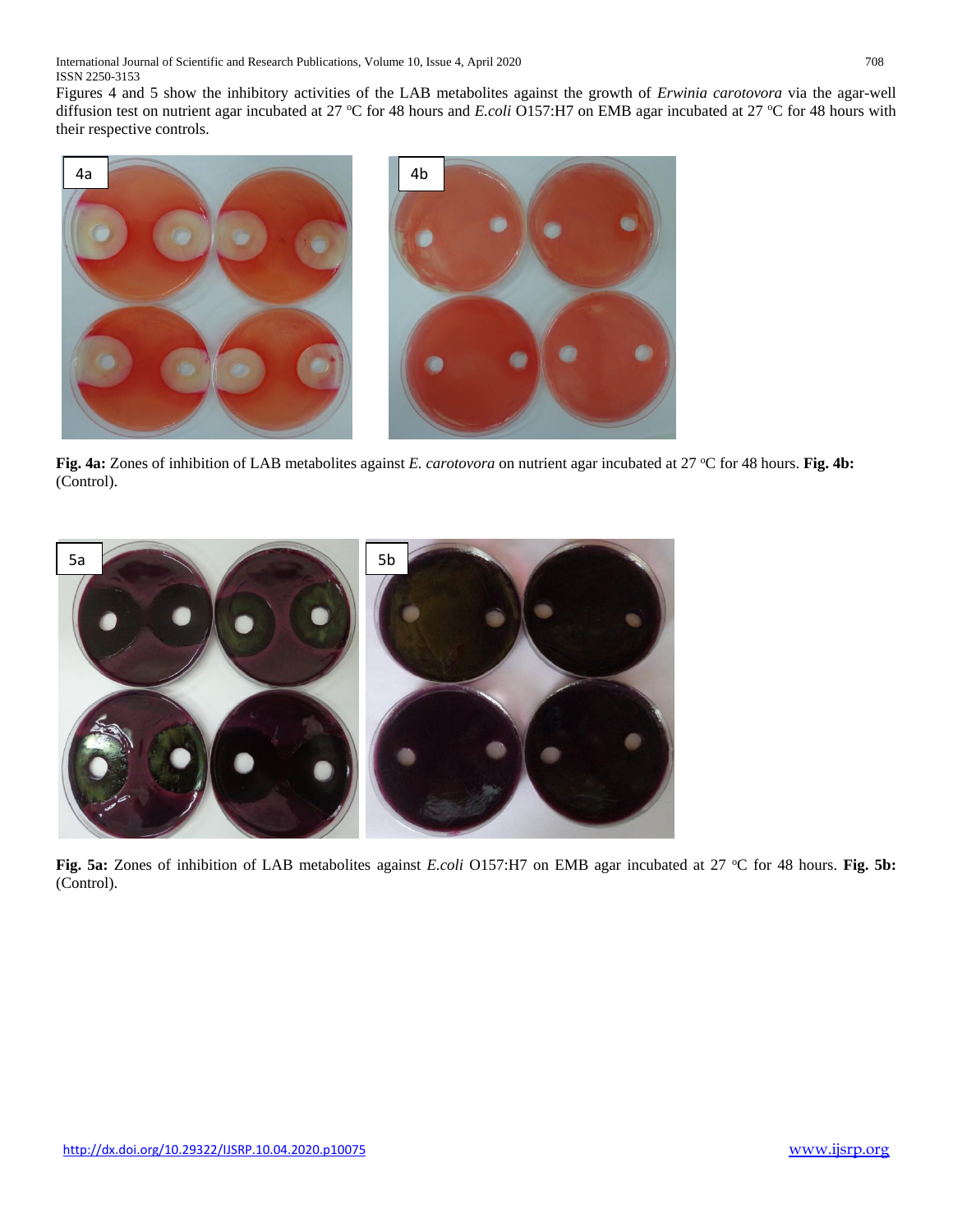Figures 6 and 7 below show the preliminary study of directly applying the LAB metabolites on fresh fruits and vegetables for inhibition of the growth or appearance of bacterial pathogens. At the sixth day, the fruits and vegetables without the LAB metabolite treatment started showing signs of bacterial growth while those treated with LAB metabolites showed no sign of bacterial appearance or growth. At the fourteenth day there was full evidence of the presence of the bacterial pathogens on the samples without the LAB metabolite treatment while those treated with the metabolites started showing signs of bacterial growth at the twentieth (20th) day.



**Fig. 6a**: LAB metabolite-treated and non-treated tomatoes at the 10<sup>th</sup> day of preliminary test.

Fig. 6b: Non-treated tomatoes at the 14<sup>th</sup> day of preliminary test (Control).





Fig. 7a. LAB metabolite-treated avocado pears at 20<sup>th</sup> day of the preliminary test. Fig. 7b. Non-treated avocado pears at 20<sup>th</sup> day of the preliminary test (control).

## IV. DISCUSSION

Bacterial spoilage and contamination of fresh fruits and vegetables constitute major agricultural and health concerns to both producers and consumers worldwide. Lactic acid bacteria and their secondary metabolites have been employed for centuries in the preservation of food and milk products and thus generally recognized as safe for human consumption. Twenty LAB isolates were obtained from the fermented cassava samples used in this study and ten were further characterized and identified. The species identification was authenticated by partial 16S rRNA gene sequencing. The LAB isolates were identified as *L. Pentosus* strains PIS23 and Reyan20, *L. Plantarum* strains PON10014, CTBRBL268 and N3114, *L. Brevis* strain NS25, *L. delbrueckii* strain NS9, *L. Fermentum* strain NS9, *L. lactis* strain NS32 and *L. Mesenteroides* strain NS73. Molecular identification of the lactic acid bacterial strains which produced the metabolites used in this study demonstrated the dominance of *L. Pentosus*, *L. Plantarum*, *L. brevis*, *L. delbrueckii*, *L. fermentum*, *L. lactis* and *L. mesenteroides* in fermented cassava. These identified LAB strains were in accordance with those earlier identified from similar traditional fermented food products (Adeyemo *et al.,* 2018; Monika *et al.,* 2017; Omemu, and Faniran, 2011).

The LAB isolates used in this study produced different antimicrobial compounds which include: lactic acid, hydrogen peroxide, diacetyl and crude bacteriocin. The production of antimicrobial compounds by these LAB strains confers on them the potential ability to be used as biocontrol agents and sanitizers in the food industry. The growth and survival of the two target bacteria: *E.coli* O157:H7 and *Erwinia carotovora* used in this study were strongly inhibited by seven out of the ten LAB metabolites at varying degrees which include met 1, 2, 3, 5, 7, 8 and 9 produced by *L. pentosus* strain PIS 23, *L. Lactis* strain NS 32, *L. fermentum* strain NS9, *L. brevis strain* NS 25*, L. plantarum* strain PON10014 and *L. pentosus* strain Reyan 20. Similar to this finding, Adeyemo *et al.,* (2018) observed varying degrees of inhibition on the growth of various food borne pathogens by secondary metabolites of lactic acid bacteria. Awojobi *et al.,* (2016) reported the inhibition of the growth of pathogenic and spoilage microorganisms in fresh pineapple juice by direct inoculation of lactic acid bacteria isolates. Antimicrobial compounds have the ability to antagonize the growth of some spoilage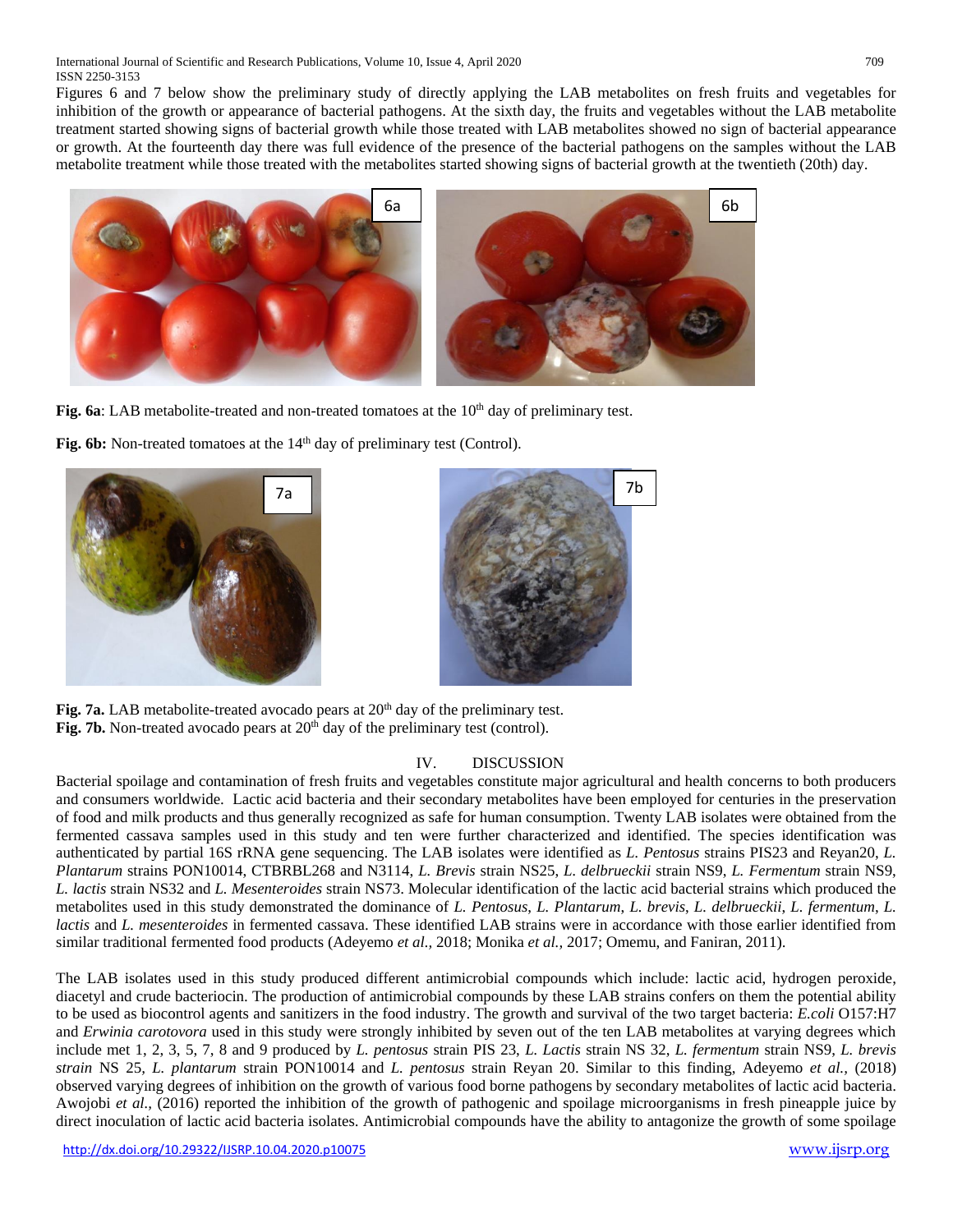International Journal of Scientific and Research Publications, Volume 10, Issue 4, April 2020 710 ISSN 2250-3153

and pathogenic bacteria in foods and food products and have been explored in the control of most unwanted microorganisms (Garcha and Rani 2018). Lactic acid bacteria are known to produce secondary metabolites such as lactic acids which exert their antimicrobial effect by interfering with cell membrane activity, reducing intracellular pH and inhibiting various metabolic functions in the cell of microbes, therefore each antimicrobial compound produced during fermentation of foods provides an additional hurdle for foodspoilage and other pathogenic bacteria to overcome before they can survive or proliferate in such foods (Şanlıbaba and Güçer 2015).

All the isolates were able to produce crude bacteriocin at different levels. Many lactic acid bacteria strains isolated from various fermented foods have been shown to be producers of bacteriocins and are capable of inhibiting the growth of spoilage bacteria and food borne pathogens such as *Listeria monocytogenes, E. carotovora, Pseudomonas aeruginosa, Staphylococcus aureus*, *Salmonella typhimoreum,* and *E. coli* O157:H7 (Islam *et al*., 2020; Garcha and Rani 2018; Adeyemo *et al.,* 2018).

The Pathogenicity test showed that each infected fruit and vegetable used in this study gave the initial organism that caused their contamination and spoilage. Amongst the two target bacteria used in this study, *E. coli* O157:H7 was highly pathogenic leading to rapid disintegration of the infected fruits and vegetables in 3-5 days while *E. Carotovora* was moderately pathogenic but also caused soft rot on the infected fruits and vegetables. However, the results obtained form the study on applying the LAB metabolites on fresh fruits and vegetables for inhibition of growth or appearance of the target bacterial pathogens showed that the metabolites have the capacity to inhibit the growth and survival of the these bacteria. A common strategy for preservation of foods that are eaten raw or without further cooking such as fruits and vegetables is the application of edible films or coatings containing antimicrobial substances. The incorporation of antimicrobial compounds such as bacteriocins, nisin, lactic acid, diacetyl etc is an interesting alternative for ensuring the control of pathogenic microorganisms in fresh and raw food products (Valdés *et al.,* 2017).

#### V. CONCLUSION

The rise in food borne diseases as a result of the consumption of fresh fruits and vegetables contaminated by pathogenic bacteria is a big health concern in developing countries. However, the growth of pathogenic bacteria in the fruits and vegetables used for this study were inhibited by the LAB metabolites, which also played significant role in extending the shelf life thus, secondary metabolites isolated from lactic acid bacteria can be employed as sanitizers and biocontrol agents in food processing to serve as alternative to chemical preservatives or additives used in food preservation.

Conflicts of Interest:

The authors hereby declare no potential conflicts of interest with respect to this research work.